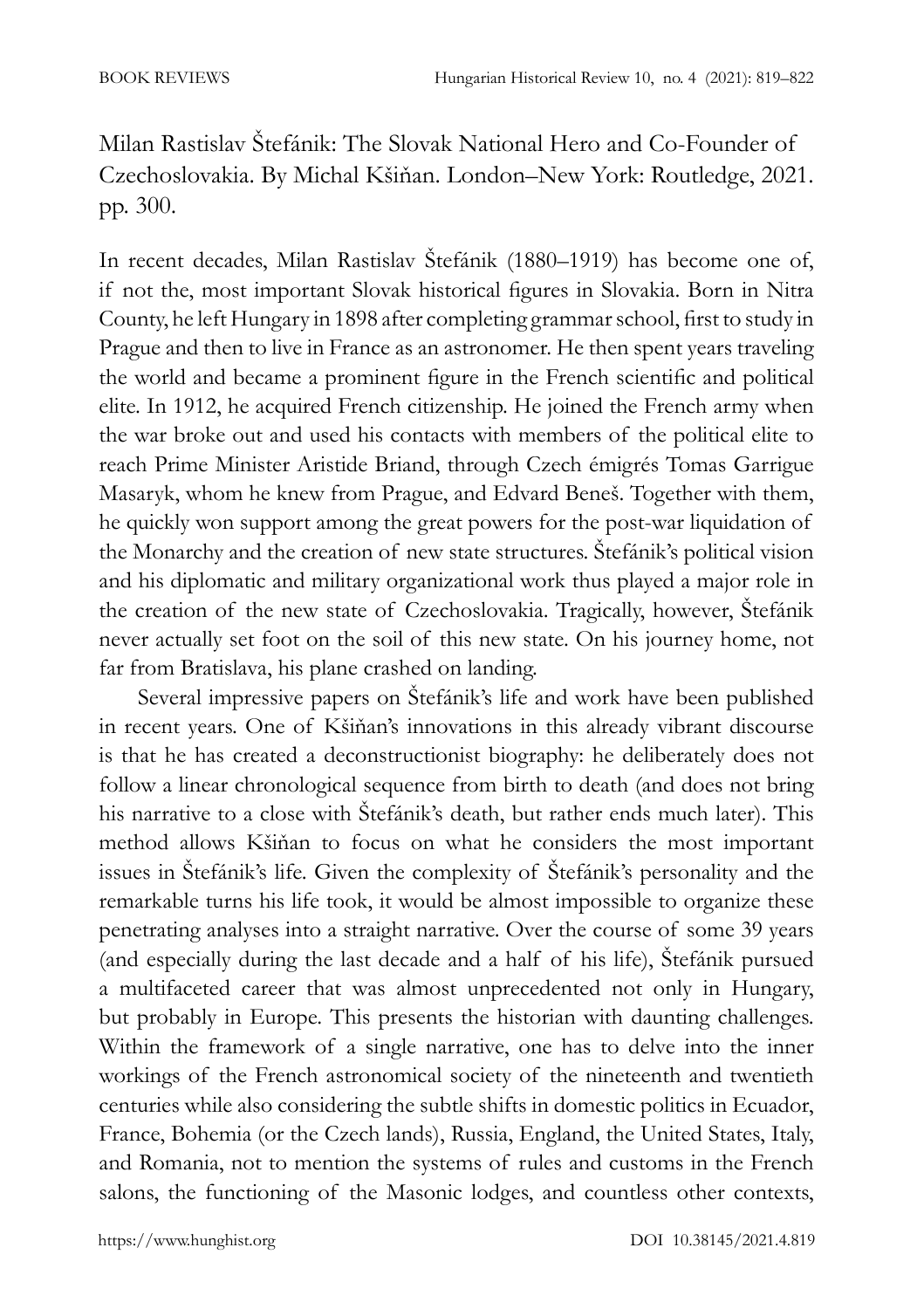for without this detailed backdrop, Štefánik's life and achievements are hardly comprehensible.

After an introductory historical overview intended presumably for the non-Slovak reader, Kšiňan has divided his book into four major themes. It is worth noting that he does not cover Štefánik's entire life. Apart from a few digressions into some of the events of Štefánik's youth, he concentrates on the last 15 years of his life, the period between 1904 and 1919, when Štefánik gradually emerged as an increasingly prominent figure in intellectual and political life in France. As Kšiňan himself states in the preface, he is primarily interested in the Štefánik as the "Slovak national hero." More precisely, he seeks to consider the qualities, networks, relationships, and events in Štefánik's adult life, between the ages of 24 and 39, that made him such an important figure, so rapidly elevated by the new state to the status of a national icon.

The first chapter, which begins with a discussion of Pierre Bourdieu's understanding of social capital, examines how Štefánik created his network of French social contacts before the outbreak of World War I and how he transformed his social and cultural capital into economic capital. Kšiňan also considers how Štefánik used his interests and hobbies (astronomy, photography, a passion for collecting, an interest in the arts) to maintain his social capital. This analysis is important, as it furthers our grasp of how Štefánik was able to convince French decision-makers in the middle of the war to consider the views of two Czech emigrants (Masaryk and Beneš), how he was able to persuade them and Western public opinion to entertain a new vision of the future of Central Europe, and how he was able to balance the interests of Russia and France, powers which initially had different ideas about how to resolve the Czechoslovak question.

In the second chapter, Kšiňan uses Max Weber's concept of the charismatic leader as a point of departure to explore, through various case studies and micro-studies, how Štefánik influenced his those around him, or in other words, how he used the network of relationships presented in the first chapter. Kšiňan devotes particular attention, for example, to Štefánik's relationship with women, which was one of the most important elements of this network. From his Prague years onwards, Štefánik, who apparently was not a terribly fetching man, eagerly sought the company of the daughters of wealthy, powerful, aristocratic families with good connections, and he often accepted large donations from them. This subchapter also offers a good example of how Kšiňan, despite his basic premise, maintains a critical distance from the subject of his study. For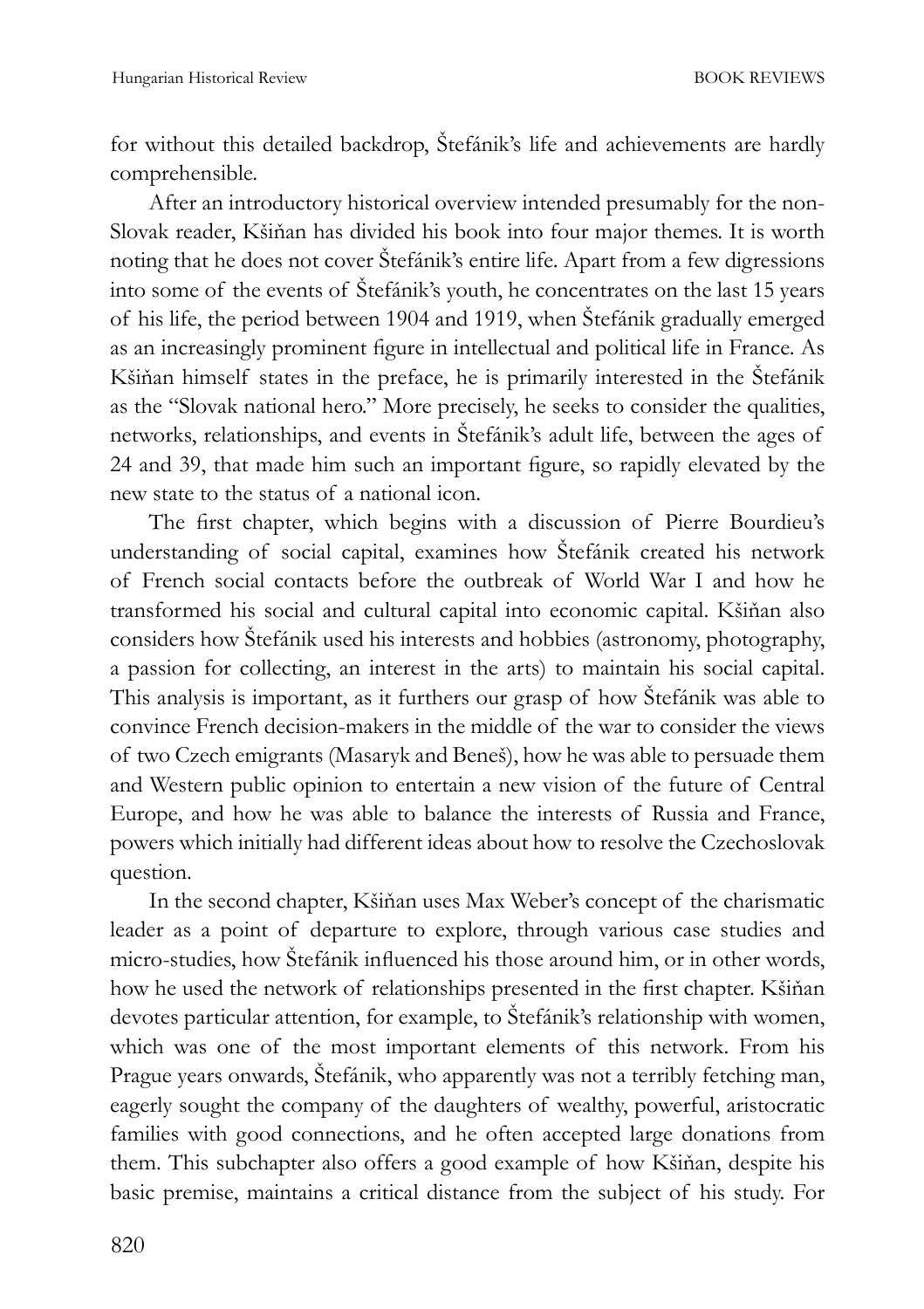instance, he makes the following contention: "Štefánik's flirtations and frequent partings were a consequence of his impulsiveness and fear of being trapped by common stereotypes of relationships. Often, however, he enjoyed the process of seducing and conquering women; he was more of a seducer than a Don Juan. The interest of ladies certainly catered to his egocentrism and narcissism since he always needed to be in the spotlight." The analysis of Štefánik's mission to Ecuador is also outstanding. It offers a detailed discussion of the geopolitical context of Štefánik's secret mission and how his negotiations brought the South American country into the French sphere of interest.

In the third chapter, which follows the most classical format of a biographical narrative, Kšiňan presents Štefánik's military and political activities during World War I. Unlike many earlier authors, however, Kšiňan does not take the founding of Czechoslovakia as a fundamental goal, i.e., as a goal established at the outset. Rather, he suggests that it was a political innovation which took clearer form during the war years.

The final major section analyses Štefánik's identity and the political debates after his death, showing that although Štefánik was far from satisfied with the setup of the new republic, he was not fundamentally in favor of Slovak aspirations for autonomy. Rather, he would have strengthened the Slovak presence in a centralist state on the basis of parity rather than Czech dominance. The last two subchapters provide superb micro-examinations of two myths about Štefanik. The first concerns the circumstances of his death, about which conspiracy theories are still common (for instance, that his plane was shot down by Hungarians or that it was mistakenly shot down by Slovaks who, because of its Italian markings, mistook it for a Hungarian plane, or that Beneš had the plane shot down, or that Štefanik deliberately committed suicide). With exemplary thoroughness and critical distance, Kšiňan points out that the circumstances of the crash cannot be clarified because of the negligence of the investigating authorities, and he convincingly refutes various unfounded theories. The second myth concerns Štefánik's alleged Freemasonry, which is also a popular theory, though one finds no support for it in any sources and there are far more arguments against it than there are for it.

Kšiňan's monograph, which draws on a vast source base of unprecedented size and new methodological approaches, persuasively rewrites the historical narrative concerning Milan Rastislav Štefanik, calling attention to details which previously were only superficially understood, introducing new topics, and refuting stubborn legends. The book is clearly one of the best biographies of